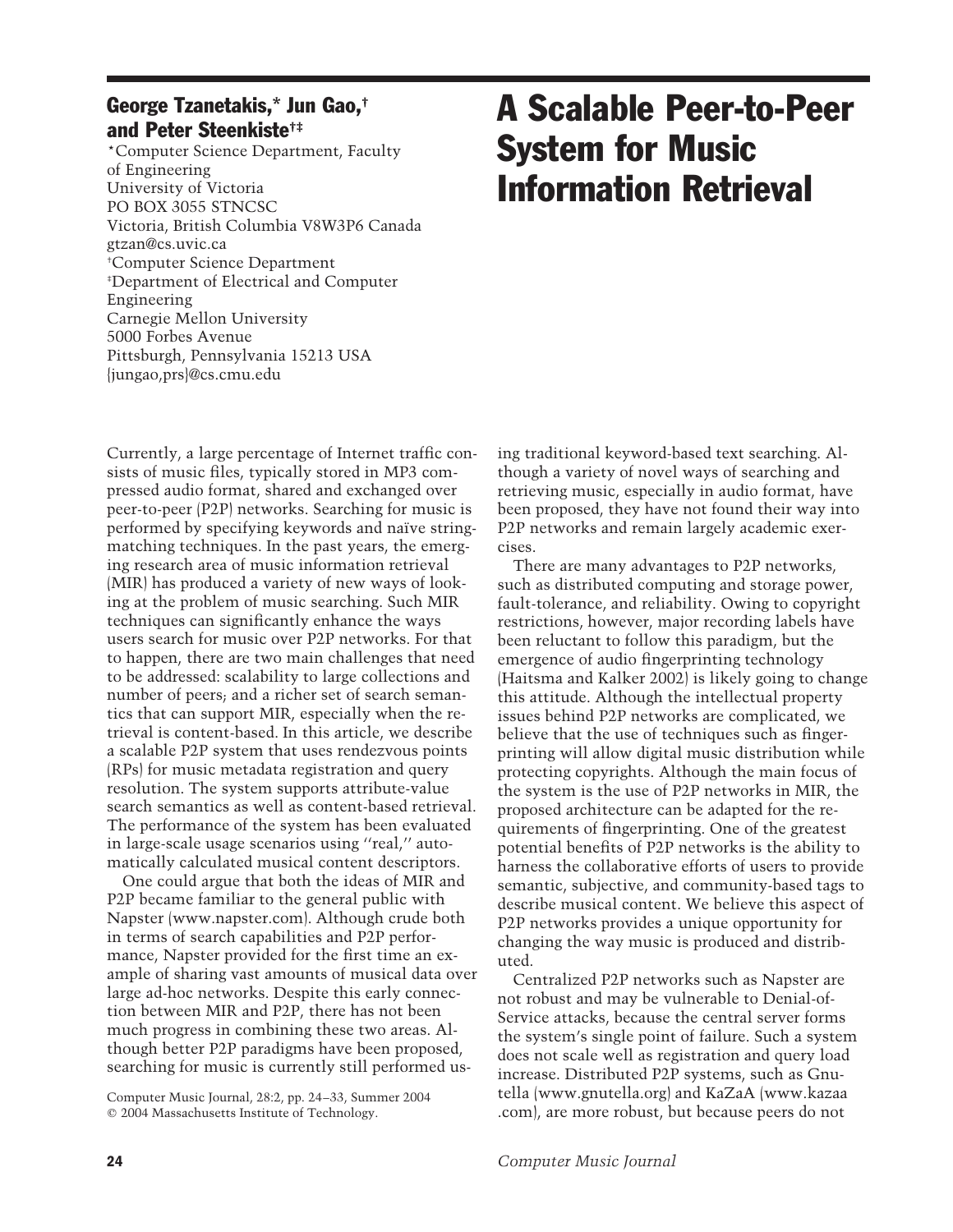explicitly register their shared files, a query may have to be broadcast throughout the network to get resolved. The potentially large number of messages involved limits the system's scalability and performance. Distributed Hash Table (DHT)-based systems, such as those described in Stoica et al. (2001) and Rowstron and Druschel (2001), achieve good scalability by deploying a structured overlay P2P network that supports efficient content location. However, the basic set of applications built on top of DHT only supports exact file name lookup and does not allow the rich search semantics desired for MIR.

In this article, we describe a robust, scalable P2P system that provides flexible search semantics based on attribute-value (AV) pairs and supports automatic extraction of musical features and contentbased similarity retrieval. The system is shown to perform well under realistic loads consisting of features automatically extracted from a large database of audio recordings. The main contributions of this article are a general content-discovery mechanism that supports exact and similarity search based on AV pairs and its evaluation using a specific set of audio features computed on actual audio recordings. We believe that the proposed system provides the necessary flexibility and performance for effective use of MIR for searching in peer-to-peer networks.

# Related Work

The main focus of this article is the retrieval of music in audio format over P2P networks. Much recent exciting work in MIR is relevant to the design of our system, and we review some representative publications. Although this article mainly describes similarity retrieval, the underlying framework of features and calculating distances forms the basis of a variety of audio-analysis algorithms such as musical genre classification (Tzanetakis and Cook 2002; Aucouturier and Pachet 2003), beat detection and analysis (Foote and Cooper 2002), similarity retrieval (Logan and Salomon 2001; Aucouturier and Pachet 2002; Yang 2002), audio fingerprinting (Haitsma and Kalker 2002), and

clustering and visualization (Rauber et al. 2002). In addition to features computed from the automatic analysis of audio content, features computed based on text analysis of critics' reviews as well as P2P usage patterns have been shown to be effective for classification (Whitman and Smaragdis 2002). These articles are representative of each category. A general overview of the current status in MIR and an extensive bibliography can be found in Futrelle and Downie (2002); another good overview of the current state of the art and challenges in MIR is found in Pachet (2003).

DHT-based systems such as those described in Stoica et al. (2001) and Rowstron and Druschel (2001) solve some of the scalability problems of the well-known broadcast-based systems such as Gnutella and KaZaA. The content discovery system (CDS) proposed in this article is built on top of such a DHT-based system. The idea of using MIR over P2P was proposed in Wang et al. (2002); however, the proposed system's architecture suffers from scalability problems, and only the retrieval of symbolic data is examined. The potential of integrating MIR and the evolving semantic web was explored in Baumann and Kluter (2002). More recently, content-based retrieval over a P2P network using the JXTA programming framework was presented in Baumann (2003). The proposed system is mainly concerned with integrating feature representations into the P2P system rather than using the structure of the network to support exact and similarity search. An initial description of the system presented in this article can be found in Gao et al. (2003). The main differences of this article from previous work is the scalable and efficient support of both exact and similarity searching based on RPs, as well as the performance evaluation of using audio features computed from actual audio recordings rather than synthetic data.

### System Overview

Following recent work in P2P networks, our system decouples the process of locating content from the process of downloading it. Each node in the network not only stores music files for sharing but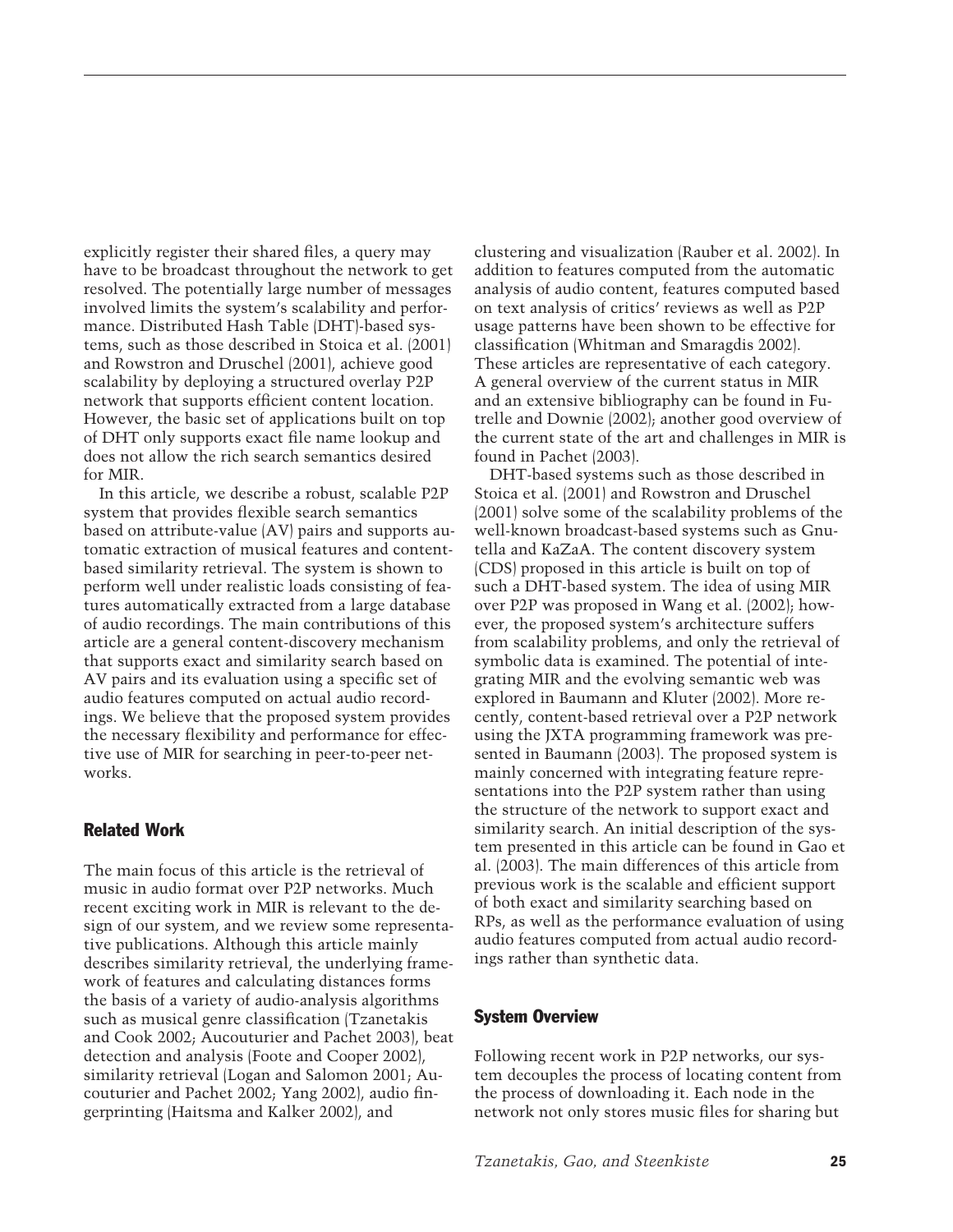*Figure 1. Software architecture of a peer node (DHT* - *distributed hash table, MFD* - *music file descrip* $tion, MFEE = Music Fea$ *ture Extraction Engine).*

also stores information about the location of other music files in the network. Therefore, when the user submits a search to the P2P system, the system returns a set of peers from which the music files that satisfy the search criteria can then be downloaded. Each file in the system is described by a music file description (MFD) which is essentially a set of AV pairs. For example, a possible MFD might be the following: {artist =  $U2$ , album = Rattle and Hum, song - Desire, . . ., specCentroid  $= 0.65$ , mfcc2  $= 0.85$ , . . .}. Notice that the description contains both attributes that can be manually specified by the user, such as artist or album, as well as automatically extracted features for describing musical content (such as the Spectral Centroid). The Music Feature Extraction Engine (MFEE) calculates these features from the audio files. These automatically extracted features, in addition to being used for content-based similarity search, can also be used for various other types of audio analysis, such as musical genre classification.

Two operations are supported by the system, and both take MFDs as arguments. In registration, a new music file is made available for sharing, and its associated MFD is registered to the P2P system. During searching, the user query is converted into an appropriate MFD that is then used to locate the nodes that contain files that match the search criteria. Once the nodes are located, they are contacted directly to start the actual downloading of the file. The main concern in the design of our system is the efficient content discovery rather than the actual downloading mechanism.

Figure 1 shows the software architecture on each peer node. The MFD of either registration or search query is passed to the content discovery system (CDS), which runs on top of a DHT-based P2P system, such as Chord (Stoica et al. 2001). In a DHT, each peer is responsible for a region, represented with a node ID, in a contiguous *m*-bit virtual address space. A data item, such as a file name, is associated with some value in this address space, e.g., by applying a uniform hash function to the data item, and stored on the peer whose region covers the value. Therefore, a DHT implements just one operation, *lookup(key)*, which yields the network location of the node currently responsible for a given key.



To implement a DHT, a lookup algorithm must address the following issues: mapping keys in a load-balanced way, forwarding a lookup for a key to an appropriate node, and building routing tables adaptively as nodes enter and exit the system. Correspondingly, by applying the same computation to the data item, a peer can locate it from the same peer who stores it. A good introduction to looking up data in P2P systems is found in Balakrishnan et al. (2003). We present the algorithm used by the CDS to distribute MFDs to peers in the Scalable Content Discovery Section. The underlying mechanism of DHT ensures routing and message forwarding efficiency in such a system: in Chord, a peer only needs to keep information about *O*(log *N*) neighboring peers, and the number of overlay hops between two peers is *O*(log *N*), where *N* is the total number of peers in the system. Each peer maintains a local MFD database to store the MFDs it is assigned by the CDS. Upon the arrival of a query, each peer examines its local MFD database and returns the set of MFDs that match the query to the query initiator. Subsequently, the query initiator can download the actual music file from the peer that owns the music.

# **Music Feature Extraction**

The MFEE component takes as input an audio file in either pulse-code modulation (PCM) format or a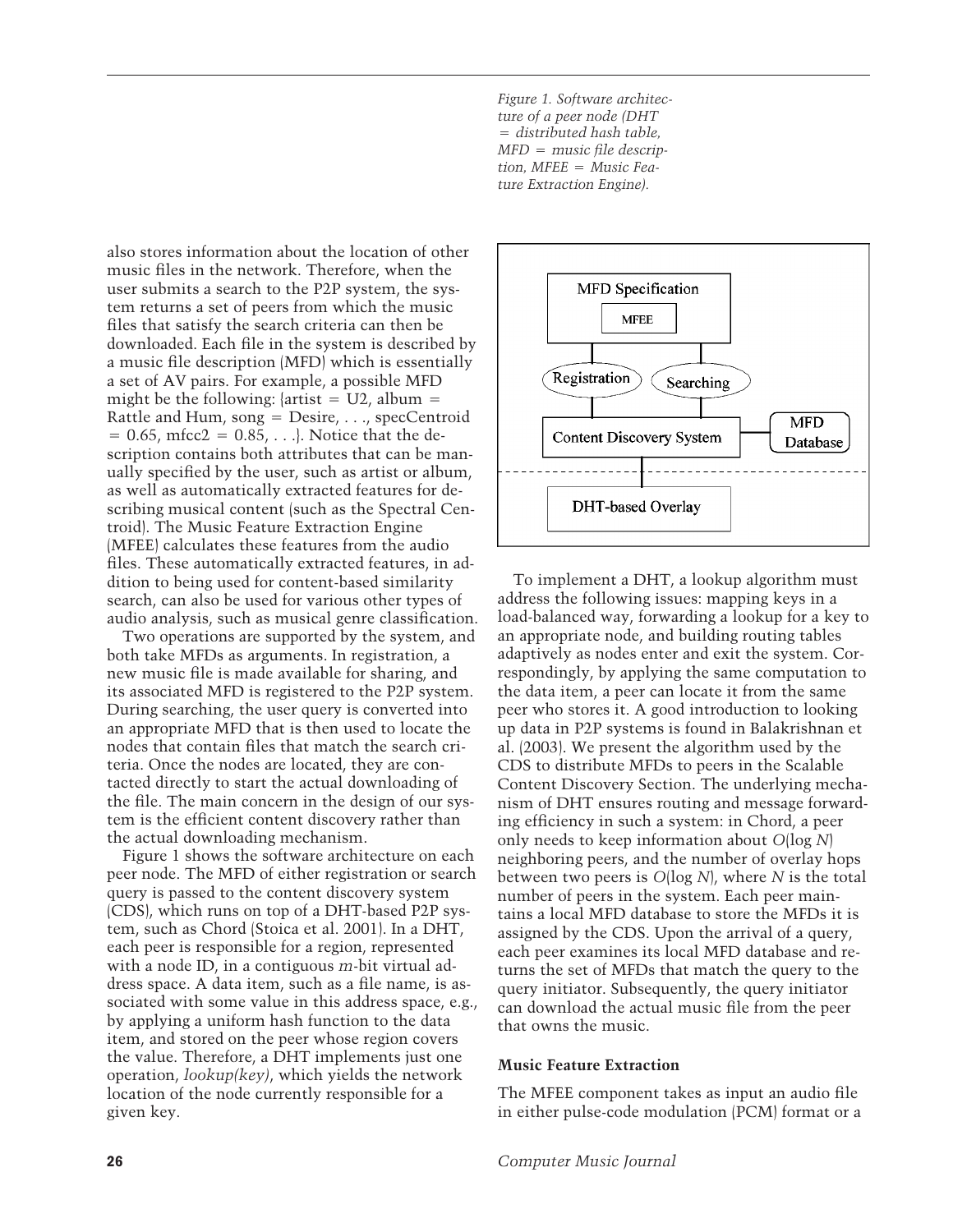compressed format (such as MP3) and produces a feature vector, also known as the content-based vector, of AV pairs that characterizes the particular musical content of the file. In our system, we use the feature set proposed in Tzanetakis and Cook (2002) for the purpose of musical genre classification. This feature vector statistically captures aspects of instrumentation and sound texture (what instruments are playing and their density distribution over time), rhythm (fast-slow, strong-weak), and pitch content (harmony). It has been shown to be an effective representation for the purposes of classification and retrieval of music. Features based on the Short Time Fourier Transform as well as Mel-Frequency Cepstral Coefficients are used to represent sound texture, and features based on Beat and Pitch Histograms are used to represent rhythm and pitch content. More specifically, the means and variances of the Spectral Centroid, Rolloff, Flux, and Zero Crossings, as well as the first five Mel-Frequency Cepstral Coefficients (MFCC) over a 1-sec texture window using a 20-msec analysis window are calculated to represent Spectral Texture. For the Beat Histogram calculation, a Discrete Wavelet Transform filterbank is applied, and autocorrelation-based envelope periodicity detection is performed. For the Pitch Histogram calculation, the multiple pitch detection algorithm described in Tolonen and Karjalainen (2000) is used. The different types of information represented by the feature vector, combined with the query flexibility of the system, support a rich variety of possible query specifications. For example, a user can search only on the basis of rhythmic content while ignoring other aspects of music similarity or combine metadata and content-based similarity search.

We use standard linear quantization and normalization to transform the dynamic ranges of the continuous features into discrete values necessary for searching based on AV pairs. Linear quantization was chosen so that the statistics of the distribution of the features do not change. In our system, each feature is quantized to  $100 \times 1$  discrete values. Experiments comparing automatic classification of the original continuous features and the quantized features showed no significant differences in the results. Using the features and dataset (ten genres)

described in Tzanetakis and Cook (2002) and a Gaussian classifier, we obtained 57.5 percent classification accuracy using the unquantized features and 58 percent accuracy using the quantized version.

The results of the MFEE component, together with manually annotated metadata such as artist and album name, are combined to form the MFD, which is a collection of AV pairs. For example,  $\text{MFD}_1$ : { $a_1 = v_1, \ldots, a_n = v_n$ } consists of *n* AV pairs, where  $a_{ij}$   $i = 1...n$ , can be either a manually annotated attribute or a content-based feature attribute. For specifying queries, MFDs are similarly formed to represent the search criteria. In particular, the MFEE is used to generate a query MFD when the user provides a sample piece of music. Any subset of the MFD can be used for query specification, and using named AV pairs in MFDs allows more possibilities than traditional keyword-based searching. Some examples of possible queries of increasing complexity are the following:

- Search for  $\{ \text{artist} = U2 \}$
- Search for { $artist = U2$ , year = 1985, tempo = 80 beats-per-minute (BPM) – 100 BPM}
- Search for {10 most similar to *x.mp3* (contentbased similarity search)}
- Search for  $\{10 \text{ most similar to } x.mp3, \text{ artist} =$ U2}

These are only symbolic pseudo-representations of the queries. In an actual implementation, a variety of user interfaces for query specification would be provided by the system (some interesting possibilities are described in Tzanetakis et al. 2002). For queries with content-based parts such as the last two examples, the audio file *x.mp3* is first converted using the MFEE to numerical features that describe musical content that are subsequently used for similarity search. This mechanism allows any audio file to be used in the system, even if it does not have any metadata information associated with it (for example, a file recorded off a radio broadcast).

#### Scalable Content Discovery

Unlike centralized systems in which files are registered at a single place, or broadcast-based systems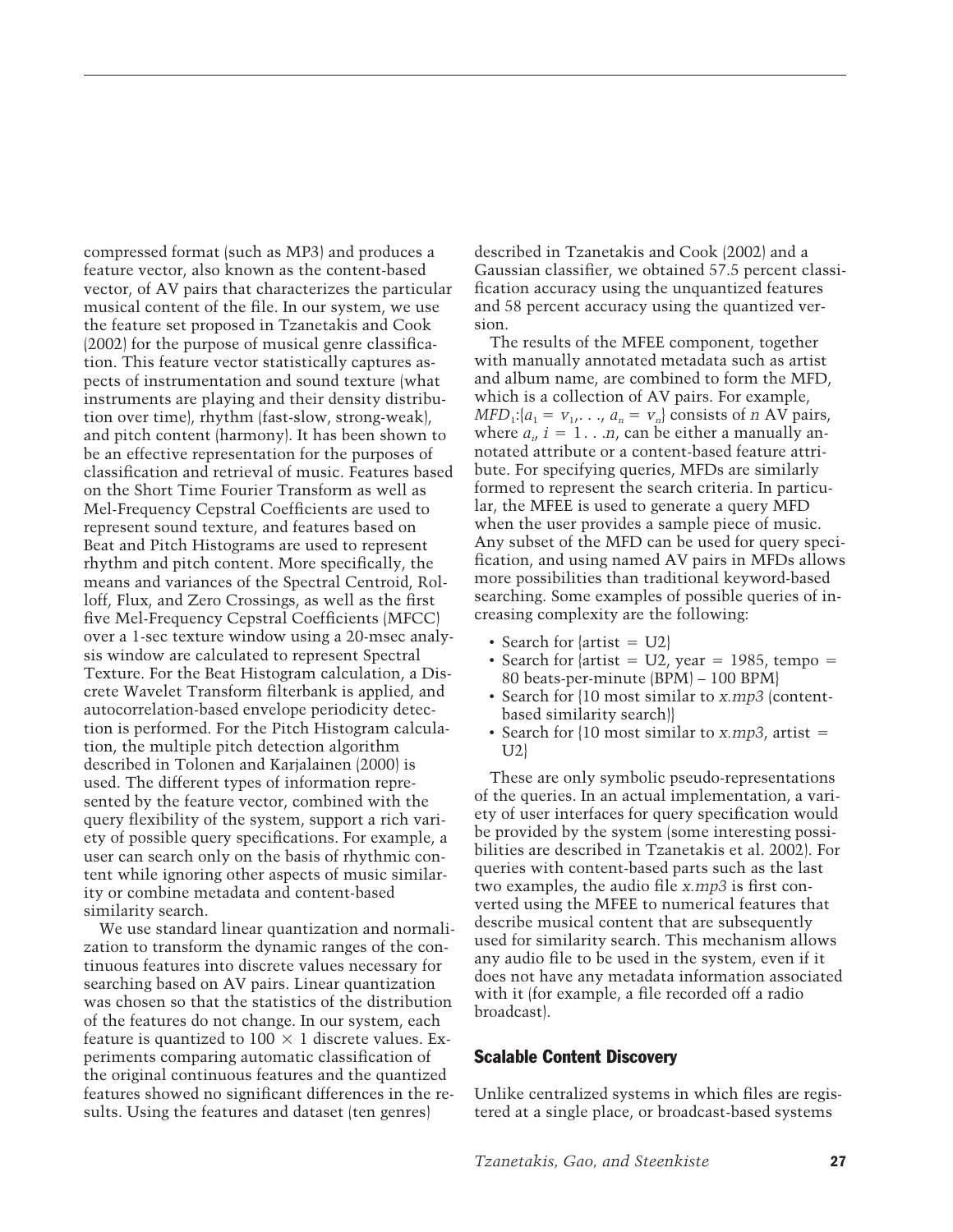*Figure 2. Illustration example of the Content Discovery System.*

where a query may potentially be sent to all peers in the system, CDS uses a scalable approach based on RPs for registration and query resolution. Essentially, the P2P network is structured to efficiently represent the space of AV pairs for the tasks of searching and retrieving music.

#### **MFD Registration**

To register an MFD, the CDS applies a uniform hash function such as SHA-1 to each AV pair in the MFD to obtain *n* node IDs:  $H(a_i = v_i) \rightarrow N_i$ , where *N*, is the ID of a peer in the system. The MFD is then sent to each of these peers, and this set of peers is known as the RP set for this MFD. Upon receiving an MFD, the peer inserts it into its database. Hence, each peer is responsible for the AV pairs that are mapped onto it. For example, node *N*<sup>1</sup> will receive all MFDs that contain  $\{a_1 = v_1\}$ . Figure 2 shows a made-up small-scale example of how the system works. The MFD is two-dimensional, with the horizontal coordinate corresponding to the first attribute and the vertical coordinate corresponding to the second attribute. (This is only done for purposes of illustration. The actual system can handle multidimensional data as well.) One can visually observe the distribution of the MFD (a,b,c,d,e,f) and how they are assigned to nodes such as  $N[x = 3]$ . In two dimensions, each node is responsible for a row or a column of the AV grid. Obviously, this results in significant overlap between the entries of the local databases on each node, which enhances the robustness of the system. Even in this contrived example, it can be seen that the load on each node depends on the distribution of specific AV pairs such as  $x = 3$ . This issue is addressed by the load-balancing scheme described later.

Because the number of AV pairs in an MFD is typically small (e.g., less than 50), the size of the RP set for an MFD is small and registrations can be done efficiently. Different MFDs will have different corresponding RP sets, which naturally separates the system's registration load. An important point is that registering each AV pair of an MFD individually allows the MFD to be searched using any subset of its AV pairs, which is important to allow



the rich set of possible query semantics we desire for MIR.

#### **MFD Searching**

We classify searches conducted by a user into two categories: exact searches and similarity searches. In an exact search, the user is looking for MFDs that match all the AV pairs specified in the query simultaneously, and any extra AV pairs that may be in the MFDs but not in the query are ignored. Suppose the query is  $Q: \{a_1 = v_1, \ldots, a_m = v_m\}$ . Because the MFDs that match *Q* are registered at RP peers  $N_1$  through  $N_m$ , where  $N_i = H(a_i = v_i)$ , the CDS can send a single query message to any of these peers to have the query fully resolved. For efficient resolution, the CDS chooses the peer that has the smallest MFD database. Once a query is received, the peer conducts a pair-wise comparison between the query and all the entries in its database to find the matching MFDs. An example might be {artist =  $U2$ , year = 1985, tempo = 100 BPM}, which means the matched MFD must have the above three AV pairs in their description. Most likely, the node that contains the locations of all U2 songs will have the smallest local MFD database, so it will be contacted and locally searched for MFDs with the correct year and tempo.

**28** *Computer Music Journal*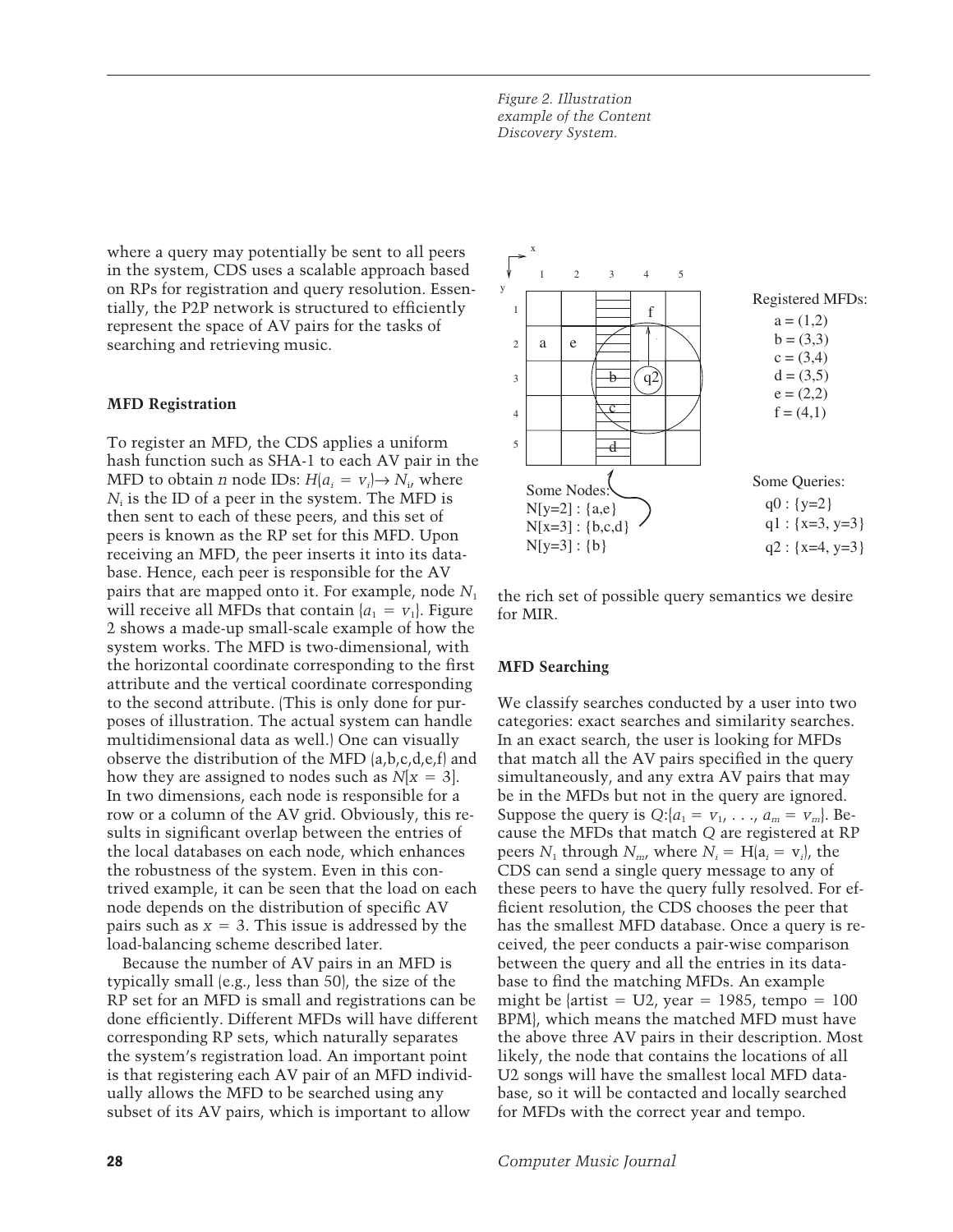To further illustrate this process, in Figure 2, the query  $q_0$ : $\{y = 2\}$  will go to the corresponding node  $N[y = 2]$  and directly return the correct answer  $\{a, a\}$ *e*}. The query  $q_1$ : { $x = 3$ ,  $y = 3$ } will check the database size of nodes  $N[x = 3]$  and  $N[y = 3]$ , select the smallest  $N[y = 3]$  , and then return the correct answer {*b*}. Note that the answer is the location of the music file that can then be subsequently downloaded.

In a similarity search, the user is trying to find music files that have a similar feature vector to what is specified in the query. Suppose the user has a clip *unknown.mp3* with an extracted feature vec- $\text{tor } \{f_1 = v_1, \ldots, f_2 = v_2\}$  and wants to find ten songs that are most similar to the clip. Using the same technique as above, the CDS may select a pair, e.g.,  $\{f_1 = v_1\}$  and send the query to the peer N  $(= H(f_1 = v_1))$ . This peer, instead of conducting a pair-wise equality test, computes the ''distance'' between the query vector and each MFD in its database. Our current system uses Manhattan dis- $\tance$ , defined as  $d(f, f') = |v_1 - v_1'| + \ldots + |v_m - v_m|$  $v_m$ ', where all the  $v_i$  and  $v_i$ ' represent the values of vectors *f* and *f*', respectively. More sophisticated ways of computing distance, such as ''cosine distance,'' may also be used. The distances are then ranked, and the ten top MFDs that have the smallest distance are returned to the user.

However, sending the query to peer *N* alone will fail to discover the MFDs that slightly differ from the query in  $f_1$  but are similar or identical regarding other features, because those MFDs are not registered with *N*. This is undesirable especially when peer *N* does not have enough matches. In this case, our system uses a limited expanding ring search to gather more results: in addition to *N*, the query is sent either by *N* or the query initiator to peers that correspond to values that are near  $v_1$ , e.g.,  $f_1 = v_1$  $\pm$  1,  $f_1 = v_1 \pm 2$ , etc. Accordingly, these peers will carry out the distance computation and return any results. Figure 2 shows schematically this expanding ring search for query  $q_2$ :{ $x = 3$ ,  $y = 4$ } as two concentric circles.

Of course, it is also possible to combine exact AV search and content-based similarity search. This last point is important and directly influenced the design of our system. Although it is possible to

use more elaborate data structures for multidimensional nearest neighbor search (the similarity search) such as KD-trees (Bentley 1975) and try to distribute them over the P2P network, these structures do not directly support searching for arbitrary subsets of AV pairs as our system does. Supporting such searches is important for MIR, because we would like to combine both metadata and contentbased retrieval in the same query. Finally, range queries such as  ${\rm \{tempo\ =\ 80-120\ BBM\}}$  are resolved by issuing multiple queries corresponding to the values within the range. We are experimenting with a more efficient multi-resolution approach to range searching where not only values but also ranges of values are assigned to nodes. That way, the number of nodes that must be visited to resolve a range query is reduced to *O(*log*L)*, where *L* is the length of the range. This method is described in more detail in Gao and Steenkiste (2003).

#### **Load Balancing**

By using RPs, network-wide message flooding is avoided at both registration and query times. However, in practice, some AV pairs may be much more common or popular in MFDs than others. It has been observed that the popularity of keywords in Gnutella follows a Zipf-like distribution (Sripanidkulchai 2001). Such a distribution will cause a few peers to be overloaded by registrations or queries and thus create bottlenecks, while the majority of peers in the system stay underutilized. Figure 3 shows a distribution of AV pairs computed from automatically extracted musical content features described in more detail in the System Evaluation section. To improve the system's throughput under skewed load, the CDS deploys a distributed dynamic load-balancing mechanism described in Gao and Steenkiste (2004), where multiple peers are used as RP points to share the heavy load incurred by popular AV pairs.

When a node corresponding to a data item (e.g., an AV pair) becomes overloaded by registration or queries, it recruits more nodes to share the load instead of rejecting the registrations or queries. When an AV pair appears in many MFDs, instead of send-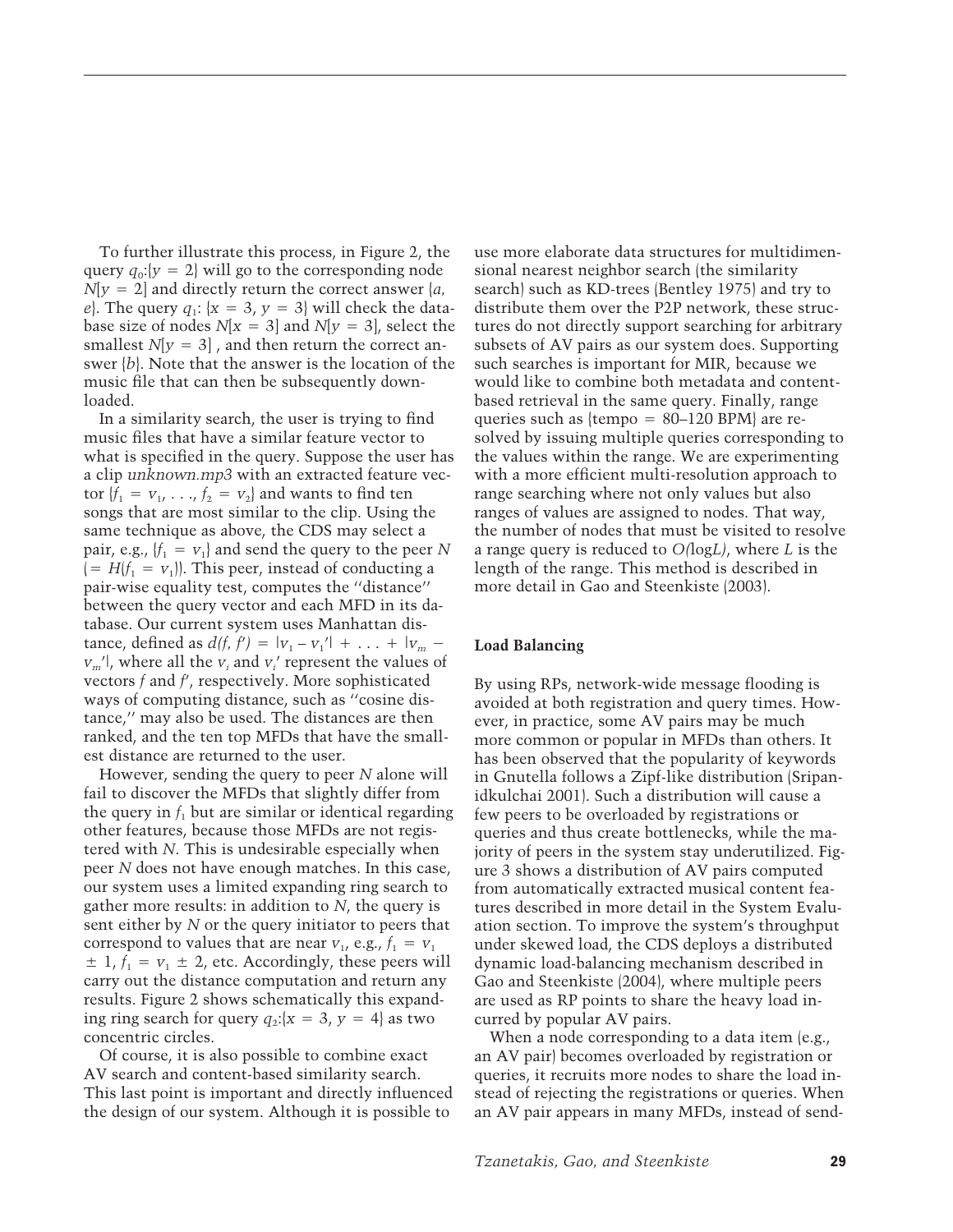*Figure 3. Popularity distribution of feature attributes.*

*Figure 4. Load-balancing matrix.*





ing all the MFDs to one peer, the system partitions them among multiple peers. Similarly, if there are a large number of queries for the same AV pair, the system allows the original peer who is responsible for this pair to replicate its database at other peers.

As a concrete example, some particular AV pair such as {tempo = 100 BPM} might be very common. Partitioning the set of songs that have that particular AV pair among multiple RP points balances the registration load. Another type of load that is possibly independent of the registration load is the popularity of queries. For example, a new release {artist= Madonna, year = 2003} will initially only be registered with a few RPs, although many queries will be requesting it. Replicating their information will balance the query load. The partitions and replicas corresponding to one AV pair are organized into a logical matrix, the load-balancing matrix (LBM). Each column of the matrix holds a partition of the MFDs that contain this AV pair (which helps spread registration load) and nodes in different rows within a column are replicas of each other (which helps spread query load). An LBM starts with one node and expands and shrinks depending on the registration and query load. The number of partitions is proportional to the registration load, and the number of replicas is proportional to the query load corresponding to this data item.

Figure 4 shows the layout of the matrix for a data

item. Each node in the matrix has a column and row index (*p*, *r*), and node IDs are determined by applying the hash function *H* to the data item (an AV pair in this case) and the column and row indices  $\text{together: } N_i(p, r) = H(data, p, r).$  To register a data item, the registering node selects a random partition from the matrix and registers with each node in that partition. To retrieve all possible matches, a query must be sent to all existing partitions in the matrix; however, only one node is selected from each partition owing to replicas. An important property of the LBM is that both the registration load and query load are spread evenly within the matrix.

As an optimization, each matrix may use a head node, with ID =  $N_i$ (0, 0) (=  $H(data, 0, 0)$ ) to store its current size and coordinate the matrix's expansion and shrinking. In Gao and Steenkiste (2004), fault-tolerant mechanisms for restoring the size information when the head node fails are discussed. An end point can retrieve the size of the matrix from the head node. To ensure that the head node will not become a performance bottleneck, endpoints can also obtain the size efficiently by conducting binary probing along the two dimensions, caching the size for future use. To summarize, LBMs help eliminate ''hot spots'' in the system under skewed load, and the system can maintain high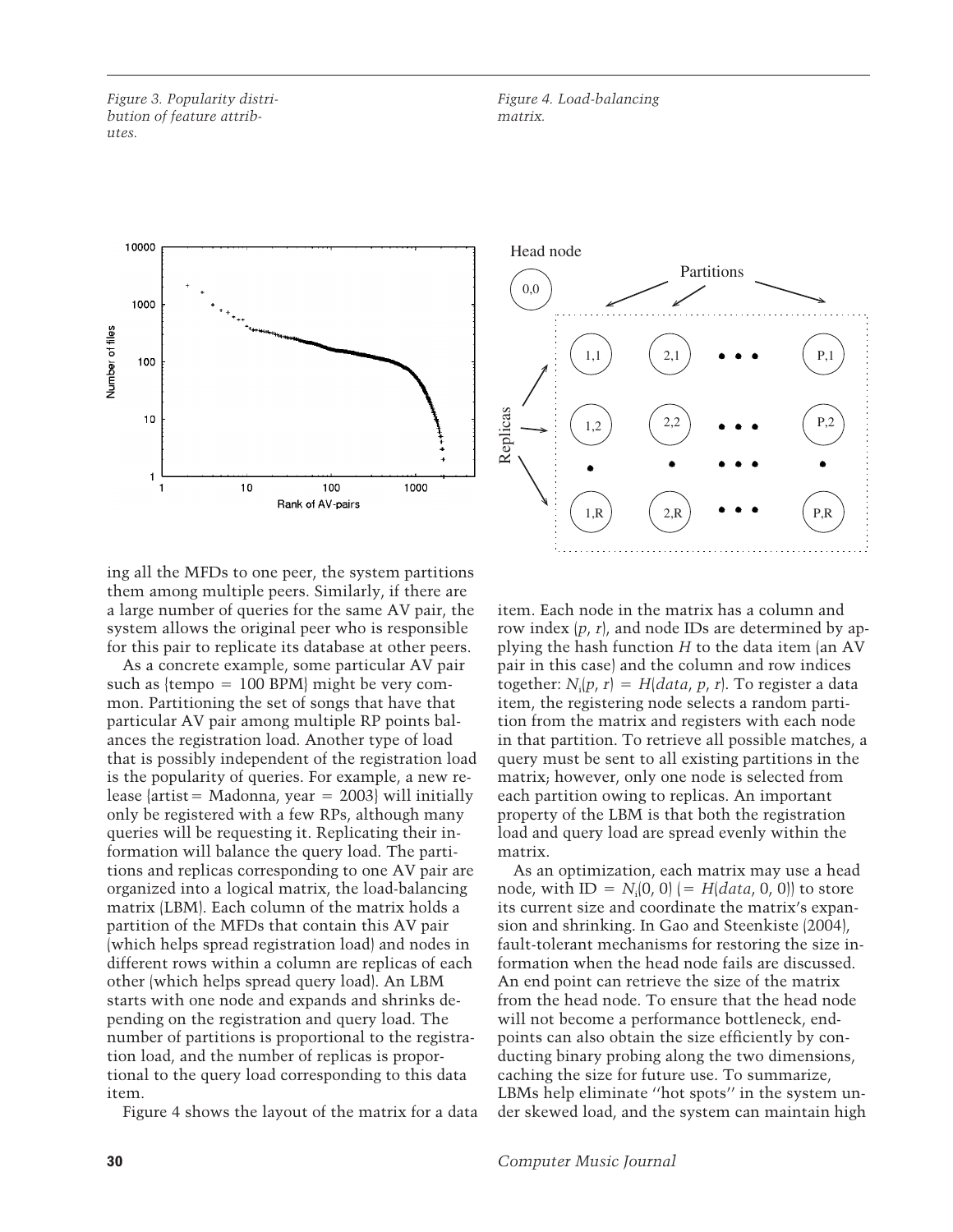*Figure 5. Query success rate comparison.*

throughput in processing registrations and queries (Gao and Steenkiste in press).

#### System Evaluation

The MFEE is built using Marsyas (Tzanetakis and Cook 2000), a free software framework for audio analysis, and we evaluate our system using an event-driven simulator (Gao and Steenkiste 2004). For our experiments, we set up a P2P network that has 10,000 peers, and each peer is configured with DSL-class link bandwidth (approximately 500 Kbps). As MFDs, 30 music content-based features are used as attributes. They were automatically extracted from 5,000 MP3 files representing a variety of genres and styles. Figure 3 shows the log-log plot of the AV pair distribution in these files. There are 2,178 distinct AV pairs, and the distribution is highly skewed: the most common AV pair (ranked 1) appears in 53 percent of the MFDs, and 41 AV pairs only appear in 1 MFD.

For registration workload, we generated 100,000 MFDs by replicating each of the 5,000 files 20 times and assigning them to random peers. Each peer registers the files it is assigned with the system. Owing to the skewed feature distribution, registrations of common AV pairs result in multiple partitions. For query load, 100,000 queries were generated following a query-popularity Zipf distribution independent from the AV pair distribution shown in Figure 3. Each query corresponds to the features of one particular music file. This is done in order to emulate the behavior of a user who submits a music clip and looks for similar music. The most popular MFD occurs in over 10 percent of the queries, and the majority of the MFDs only occur in a few queries. A query's initiator is randomly picked from all peers, and for simplicity, only exact matches are returned. A peer rejects a query and generates a failure when the peer's link utilization has reached 100 percent owing to simultaneous queries.

Figure 5 compares the query success rate as a function of query arrival rate (Poisson arrival) to the system under two scenarios. In the first scenario, when reaching link capacity, a peer simply



rejects new queries that arrive at it without replicating its content at other peers. Because for each query the CDS has 30 candidate AV pairs, query load can spread evenly among peers, even without replication. Therefore, the system achieves a high success rate under high load: for example, the success rate is 94 percent for a query rate of 10,000 queries per sec (q/sec). However, as load increases further, peers corresponding to popular queries will become saturated, and the success rate drops quickly. In the second scenario, by using the dynamic replication mechanism, peers who observe high load will replicate their databases at other peers to dissipate concentrated query load. As a result, we observe that with replication, the system can sustain a much higher query rate while keeping the success rate above 95 percent.

# **Conclusions**

In this article, we described a scalable and loadbalanced P2P system that supports a rich set of music search methods. In particular, our automatic music feature extraction technique enables sophisticated music content-based searches such as content-based similarity retrieval. The RP-based registration and query specification scheme ensures system scalability by avoiding network-wide message flooding encountered in current P2P systems.

*Tzanetakis, Gao, and Steenkiste* **31**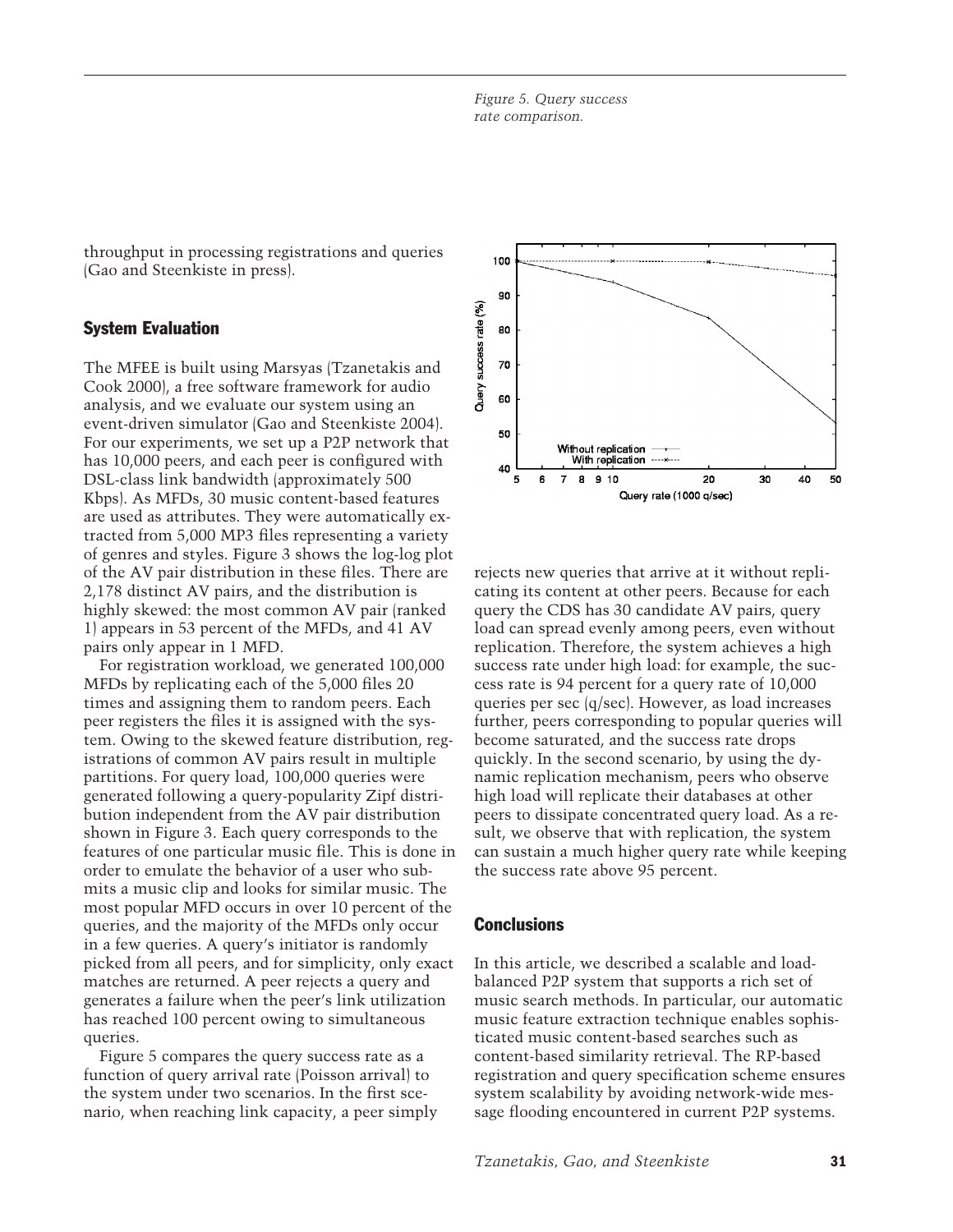We evaluated the system using a realistic registration load obtained from a large set of music files. Our dynamic load-balancing mechanism allows the system to maintain high throughput under skewed Zipf query load. It is our hope that the design of our system will inspire additional research in the interesting area of bringing state of the art MIR algorithms to the increasingly popular P2P networks. Another important aspect of the proposed system is that new attributes can be incorporated into the system with minimal effort.

We are currently refining the design of our system to handle similarity searches more efficiently and plan to further evaluate our system with traces acquired from real users. Further experiments are necessary for a more detailed evaluation of system performance. In addition, user studies need to be conducted to explore how users interact with the system and their typical queries. Duplicate copies of the same audio content can be detected by adapting an audio-fingerprinting technique to work with our P2P system.

## Acknowledgments

We gratefully acknowledge the support of the National Science Foundation under grant ISS-008594. This research was also sponsored in part by the Defense Advanced Research Project Agency and monitored by ARFL/IFGA, Rome, New York 13441-4505 USA, under contract F30602-99-1-0518. Additional support was provided by Intel.

#### **References**

- Aucouturier, J.J., and F. Pachet. 2002. ''Music Similarity Measures: What's the Use?'' *Proceedings of the International Conference in Music Information Retrieval.* Paris: IRCAM, pp. 157–163.
- Aucouturier, J.J., and F. Pachet. 2003. ''Representing Musical Genre: A State of the Art.'' *Journal of New Music Research* 32(1):83–93.
- Balakrishnan, H., et al. 2003. ''Looking Up Data in P2P Systems.'' *Communications of the ACM* 46(2):43–48.
- Baumann, S. 2003. ''Music Similarity Analysis in P2P Environment.'' In *Proceedings of the 4th European Work-*

*shop on Image Analysis for Multimedia Interactive Services.* London: Word Scientific, pp. 314–319.

- Baumann, S., and A. Kluter. 2002. ''Super-Convenience for Non-Musicians: Querying MP3 and the Semantic Web.'' *Proceedings of the International Conference on Music Information Retrieval.* Paris: IRCAM, pp. 297– 298.
- Bentley, J. 1975. ''Multidimensional Binary Search Trees Used for Associative Searching.'' *Communications of the ACM* 18(9):509–517.
- Foote, J., and M. Cooper. 2002. ''Audio Retrieval by Rhythmic Similarity.'' *Proceedings of the International Conference on Music Information Retrieval.* Paris: IRCAM, pp. 265–266.
- Futrelle, J., and J. S. Downie. 2002. ''Interdisciplinary Communities and Research Issues in Music Information Retrieval.'' *Proceedings of the Third International Conference on Music Information Retrieval.* Paris: IRCAM, pp. 215–221.
- Gao, J., and P. Steenkiste. 2004. ''Design and Evaluation of a Distributed Scalable Content Discovery System.'' *IEEE Journal on Selected Areas in Communications* 22(1):54–66.
- Gao, J., and P. Steenkiste. 2003. ''An Efficient Scheme Supporting Range Queries in DHT-based Systems.'' Carnegie Mellon University Technical Report CMU-CS-03-215.
- Gao, J., G. Tzanetakis, and P. Steenkiste. 2003. ''Content-based Retrieval of Music in Scalable Peer-to-Peer Networks.'' *Proceedings of the International Conference on Multimedia and Expo.* Piscataway, New Jersey: Institute of Electrical and Electronics Engineers, pp. 309–312.
- Haitsma J., and T. Kalker. 2002. ''A Highly Robust Audio Fingerprinting System.'' *Proceedings of the Third International Conference on Music Information Retrieval.* Paris: IRCAM, pp. 107–115.
- Logan, B., and A. Salomon. 2001. ''A Music Similarity Function based on Signal Analysis.'' *Proceedings of the International Conference on Multimedia and Expo.* Piscataway, New Jersey: Institute of Electrical and Electronics Engineers, n.p.
- Pachet, F. 2003 ''Content Management for Electronic Music Distribution.'' *Communications of the Association for Computing Machinery* 46(4):71–75.
- Rauber, A., E. Pampalk, and D. Merkl. 2002 ''Using Psychoacoustic Models and Self-organizing Maps to Create a Hierarchical Structure of Music by Sound Similarity.'' *Proceedings of the Third International Conference on Music Information Retrieval.* Paris: IRCAM, pp. 71–80.